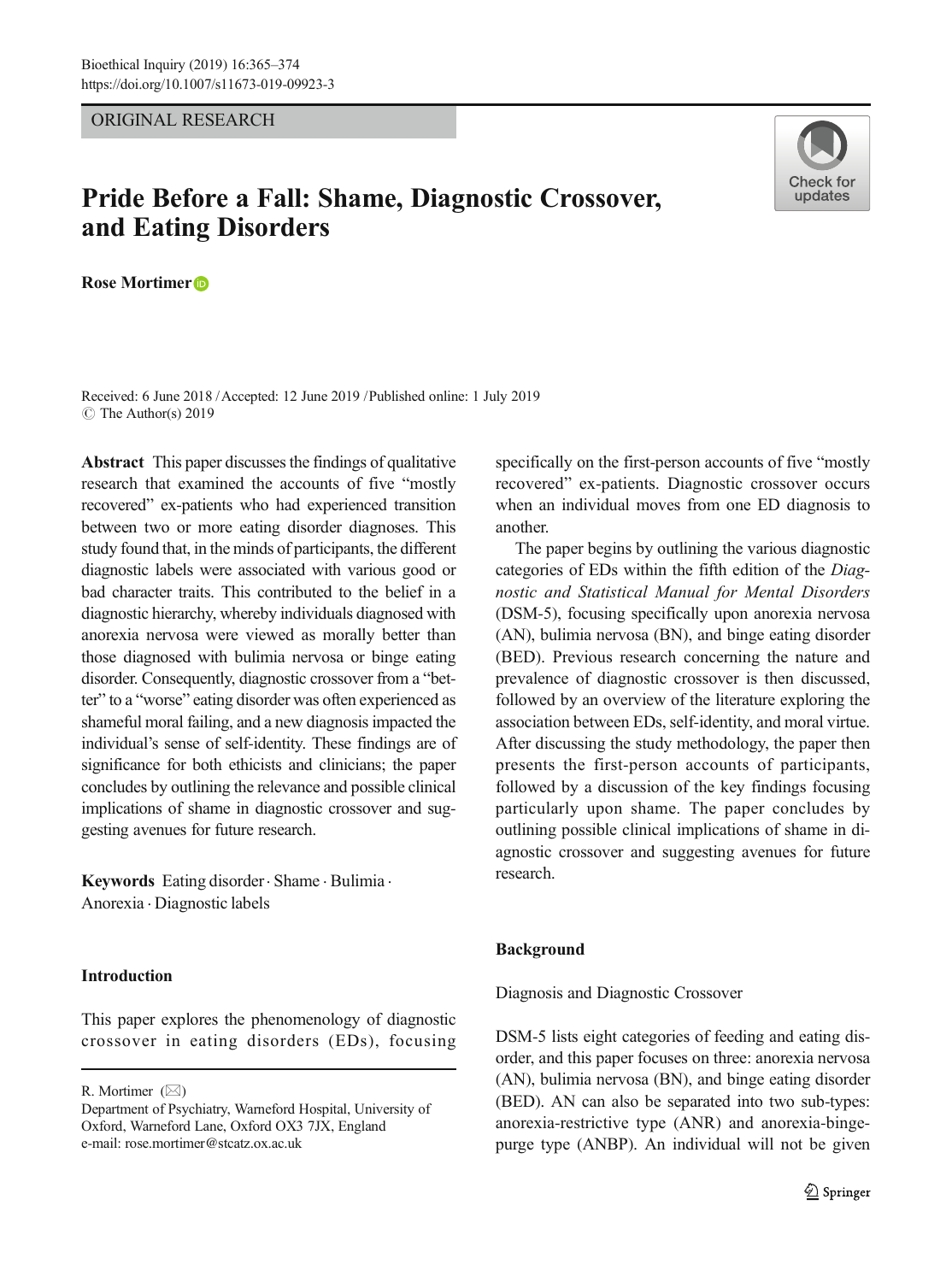more than one diagnosis at a time, however, there are many similarities between the ED diagnostic categories in DSM-5. Notably, several diagnostic criteria are shared by more than one disorder. For example, binge eating is common to the diagnostic criteria of ANBP, BN, and BED, and self-evaluation is unduly influenced by body shape and weight in both AN and BN (American Psychiatric Association [2013\)](#page-8-0). In this sense, it is the distinct combination of symptoms or behaviours that determines the diagnosis, and acquiring or losing one symptom can result in transition to a new diagnostic category, a process known as diagnostic crossover.

An individual's experiences or behaviours need not change dramatically to warrant a different diagnostic label; for example, a patient with ANBP who gains sufficient weight will transition to BN, and vice versa. Given that weight and symptoms tend to fluctuate regularly, and that diagnosis is made on the basis of positive symptoms over just three months, some individuals may experience recurrent diagnostic crossover over time (Milos et al. [2005](#page-9-0)).

Research suggests that diagnostic crossover in EDs is relatively common; one study found that approximately 34 per cent of individuals with an initial diagnosis of AN later develop BN, and 14 per cent of those originally diagnosed with BN go on to develop AN (Eddy et al. [2008](#page-8-0)). Crossover between the AN subtypes is believed to be even more common, occurring in 44–60 per cent of cases (Eddy et al. [2008;](#page-8-0) Eddy et al. [2002\)](#page-8-0).

#### Eating Disorders and Moral Character

Since the 1960s and 70s it has been well established in the literature that EDs are closely intertwined with moral values, both in the minds of those diagnosed and within society (Bruch [1973;](#page-8-0) Duker and Slade [2003](#page-8-0)). As Giodano writes: "at the basis of the admiration for a thin body or an empty body there are moral values: selfcontrol, perfectionism, purity, intellectual achievement, will power and hard work, a cluster of values with a long history" (2005, 156). Research has also shown how BN and BED are typically viewed in opposition to AN, and therefore become symbolic of moral weakness. Indeed, despite significant similarities between the various different EDs, they are often conceived of in binary terms: chaos and control; disgust and purity; vice and virtue (see for example: Saguy and Gruys [2010](#page-9-0); Eli [2018](#page-8-0); Squire [2003](#page-9-0)). These virtues and vices are gendered, often focused on ideal notions of specifically feminine morality (Burns [2004;](#page-8-0) Giordano 2005, 157–158).

Additionally, it is well known that EDs strongly impact self-identity. This is especially likely in the case of ego-syntonic disorders such as AN, when patients sometimes struggle to identify an "authentic self" that is separate from the disorder (Hope et al. [2011;](#page-8-0) Marzola et al. [2015\)](#page-9-0). Consequently, individuals with AN may incorporate symptoms within their self-concept and ideal identity, and pursuing the disorder comes to represent the pursuit of personal values (Mulkerrin, Bamford, and Serpell [2016\)](#page-9-0). In this sense ED identity and the moral values it entails can become sources of pride and of shame (Skårderud [2007](#page-9-0)).

#### The Rationale for This Study

A phenomenological study of diagnostic crossover is of relevance to both clinical practice and academic bioethics.

Bioethics is inherently concerned with ethical issues arising in the life sciences, particularly medicine. Therefore, this research is of relevance to bioethics in that it brings to light and investigates the moral dimensions of psychiatric diagnosis. Philosophers such as Fulford [\(2005\)](#page-8-0) and Sadler ([2002](#page-9-0)) have examined how psychiatric diagnostic classifications are influenced by the values held by mental health professionals and the society in which they practice. The present study contributes to this literature by exploring ways in which a specific group of five ex-patients understand and experience the interplay of moral value and psychiatric diagnosis, and how this impacts their self-understanding and moral identity.

Research of this kind may also have implications for clinical practice. Though the present research involved a small sample and did not seek to create generalizable findings, this study lays the groundwork for future research exploring the experience of patients who have undergone diagnostic crossover. These insights into patient experience could contribute to discussions about the categorization of diagnostic criteria in future editions of the DSM and may also lead to the development of treatment that is sensitive to the first-person experience of diagnostic crossover and its impact on individual identity. Further, such research may help clinicians and others become more aware of the barriers to disclosure of diagnostic crossover, and to put in place strategies for identifying vulnerable patients and providing support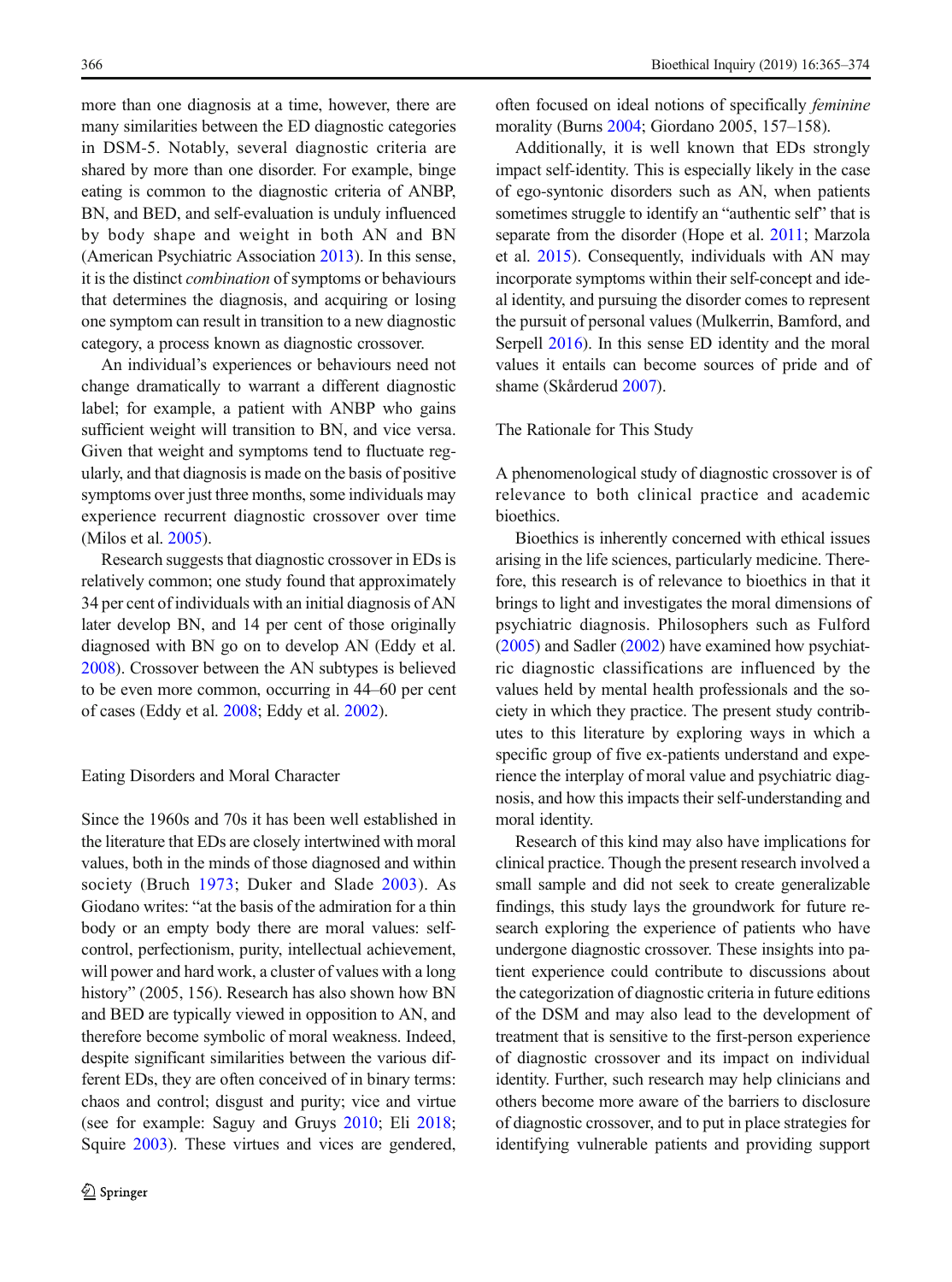that is sensitive to the moral dimensions of the experience.

#### Methods

#### Summary

Semi-structured interviews were conducted with eight young women, all of whom had experienced at least one ED diagnosis from a medical professional in the last ten years, but who now consider themselves "mostly recovered." Although the study had been initially designed to explore participants' accounts of recovery, in the process of conducting interviews the theme of diagnostic crossover arose and was identified as important. This paper focuses specifically on the accounts of the five "ex-patients" who had undergone diagnostic crossover, reflecting on what this experience meant for their understanding of self-identity and recovery. All five of these participants had experienced crossover from AN to BN and/or BED, but not in the other direction. The results from the larger study, which considered recovery more broadly and which did not focus solely on diagnostic crossover, are discussed elsewhere (Mortimer [2015](#page-9-0)).

Interpretative Phenomenological Analysis

This study was conducted using interpretative phenomenological analysis (IPA), a phenomenologically informed method for qualitative research. IPA seeks to understand "how people make sense of events, relationships, and processes in the context of their particular lifeworlds" (Larkin, Eatough, and Osborn [2011,](#page-9-0) 330). The aim is not to create an "objective" or generalizable account of an event or state, but rather to understand how the event was experienced from the first-person perspective of specific individuals.

IPA draws from hermeneutic phenomenologists such as Heidegger ([1927](#page-8-0)) and Merleau-Ponty ([1962](#page-9-0)), emphasising the fact that cognition is always embodied and situated in context; all understanding is an interpretation from a particular perspective within the social world. We are, Heidegger claims, beings-in-the-world, and so meaning is inseparable from the shared lived world and the physical bodies that inhabit it. Therefore, whilst IPA focuses upon the first-person experiences of individuals, it also strives to situate these within context

and to consider the relevant social and cultural factors at play.

IPA is appropriate for the present study since—given the small sample size—the aim was not to make "objective" claims about the validity of diagnostic categories or to draw generalizable conclusions from participants' narratives. Rather, this study explores in detail the perspectives of individuals upon a shared experience and seeks to make sense of the meanings they ascribe to diagnostic crossover. Like most IPA studies, this research takes an idiographic approach, involving a relatively small number of participants so that the narrative of each can be explored in detail; to this end, some relatively long quotations are included in this paper. The aim is to balance the requirement to give voice to the concerns of participants with the aim to make sense of these narratives through analysis (Larkin, Watts, and Clifton [2006](#page-9-0)).

Sampling and Eligibility Criteria

In order to participate in this research, participants had to fulfil each of the following eligibility criteria:

- 1. Is over 18 years of age
- 2. Has experienced at least one ED diagnosis from a medical practitioner in the last ten years
- 3. Considers him or herself to be "mostly recovered" or "recovered" from the ED(s)

Participants were not provided with any further guidance as to what might constitute "mostly recovered," since the goal of the original study was, in part, to examine this very question: what do participants consider "recovery" to be or mean? Focusing on participants' own assessment of their recovery status is appropriate for IPA, since it seeks a subjective rather than an objective account of this complex concept and recognises that a purely "biomedical model" is insufficiently nuanced to explore the richness of participants' experiences. During interviews it became apparent that the participants' present-day experience of ED thoughts, beliefs, or behaviours varied greatly, yet each considered herself at least "mostly recovered."

## Recruitment

Participants were initially identified and contacted through the social networking website Facebook. These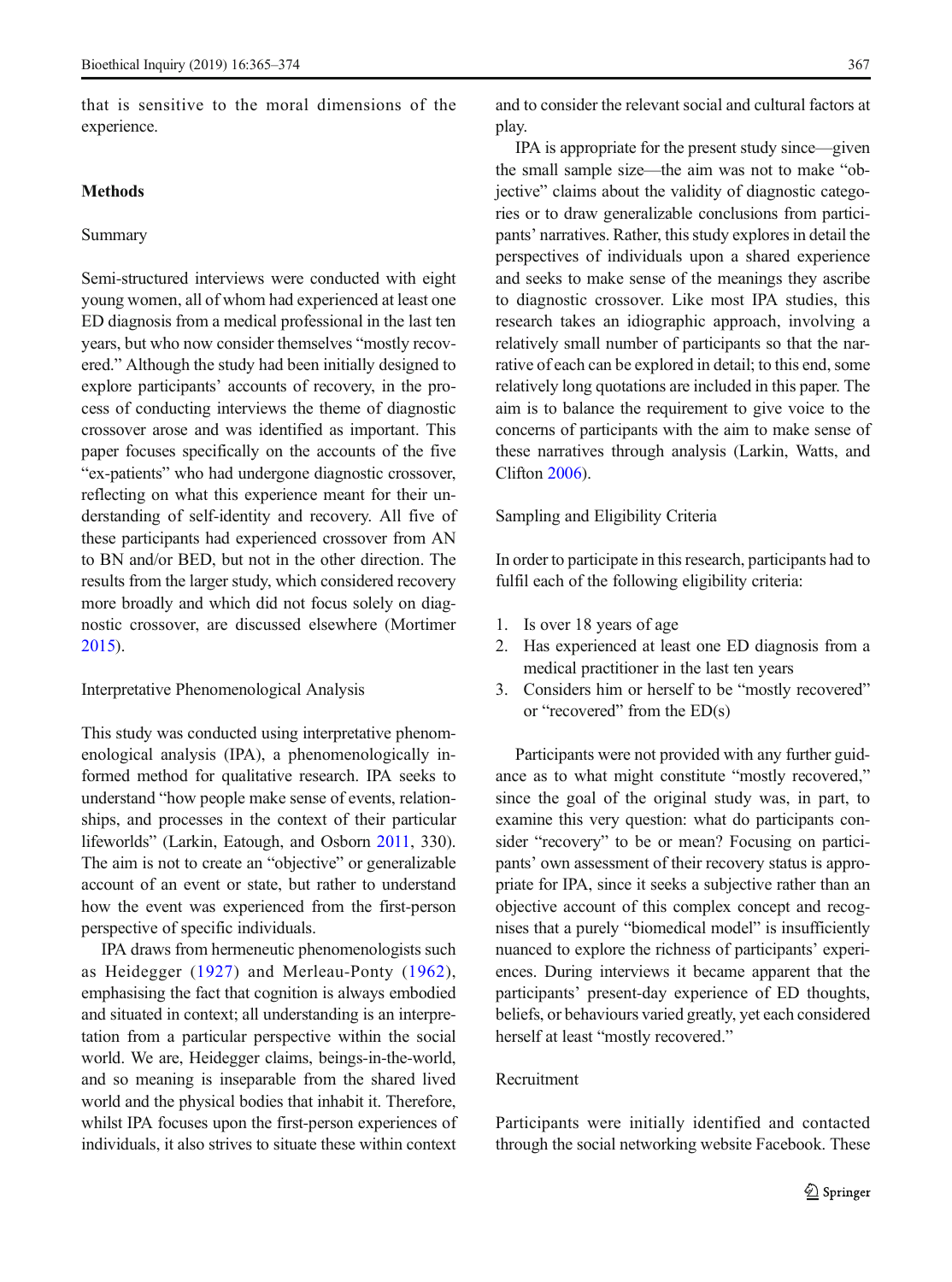individuals had all received treatment at a specific National Health Service ED inpatient service in the south east of England within the last ten years. A snowballing strategy was then used whereby participants recommended others who might wish to be involved in the study.

This report is part of a larger study focusing on ED recovery, which has a total sample of eight. However, for this paper only the accounts of participants who had undergone crossover were included in the analysis. All five participants whose responses are included in this paper had experienced crossover from AN to BN and/or BED. Further information about these participants in included in Table 1.

# Data Collection and Analysis

Interviews were semi-structured and lasted between forty-five minutes and two hours. Interviews followed a topic guide that was designed to focus on three distinct but related areas: recovery, diagnostic categories, and identity.

Analysis was iterative and inductive. The analysis began with free coding of the transcripts, followed by detailed line-by-line coding. Coding was conducted using the constant comparison method, whereby each transcript is initially coded then revisited in the light of subsequent interviews so as to develop themes and codes that can be constantly revised and compared (Glaser [1965](#page-8-0)).

## Ethical Considerations

Ethics approval for this study was provided by King's College London's Research Ethics Committee, reference number: HR-14/15-0456.

All participants were given an information sheet, and all provided informed consent. All interview transcripts

were anonymized, and all names used in this paper are pseudonyms.

In order to participate in this research, participants had to be of a self-reported healthy weight and consider themselves "recovered" or "mostly recovered" from their ED. Although EDs can affect people at any weight, these criteria were designed in part to exclude the most vulnerable participants and to minimize the risk of distress or "triggering" during interviews.

#### Findings

A key finding from participant interviews was the experience of shame as a consequence of diagnostic crossover. Participants described the existence of a diagnostic hierarchy whereby certain EDs, and the individuals diagnosed with them, were perceived as "better" than others. Exploring what "better" means in this context led to a careful analysis of how character, self-image, and moral identity are experienced by individuals who undergo diagnostic crossover. In the following discussion, these findings are divided into three sections:

- a. Better diagnosis, better person
- b. Reading moral character through the body
- c. Diagnostic crossover: identity in flux

The first section explores some of the ways in which participants viewed moral character as intertwined with diagnostic categories or labels and therefore experienced EDs as existing within a hierarchy of better and worse people. The second section examines how moral character is often "read" from one's physical appearance and therefore explores the ways in which participants experienced moral identity in relation to the body. The final section explicitly considers participants' experiences of diagnostic crossover and how the movement from one ED to another was experienced as an "identity

| Name     | Age | Age at onset of ED | Recovered? | ED Diagnoses (most recent first) *=self-diagnosed |
|----------|-----|--------------------|------------|---------------------------------------------------|
| Ruth     | 22  | 13                 | Mostly     | $BN^*$ ; ANR                                      |
| Hollie   | 22  | 16                 | Mostly     | $BN:AN^*$                                         |
| Marianne | 21  | 12                 | Mostly     | BED <sup>*</sup> ; ANR                            |
| Natalie  | 21  | 12                 | Mostly     | BN; BED*; ANR                                     |
| Sarah    | 26  | 12                 | Mostly     | BN; ANR                                           |
|          |     |                    |            |                                                   |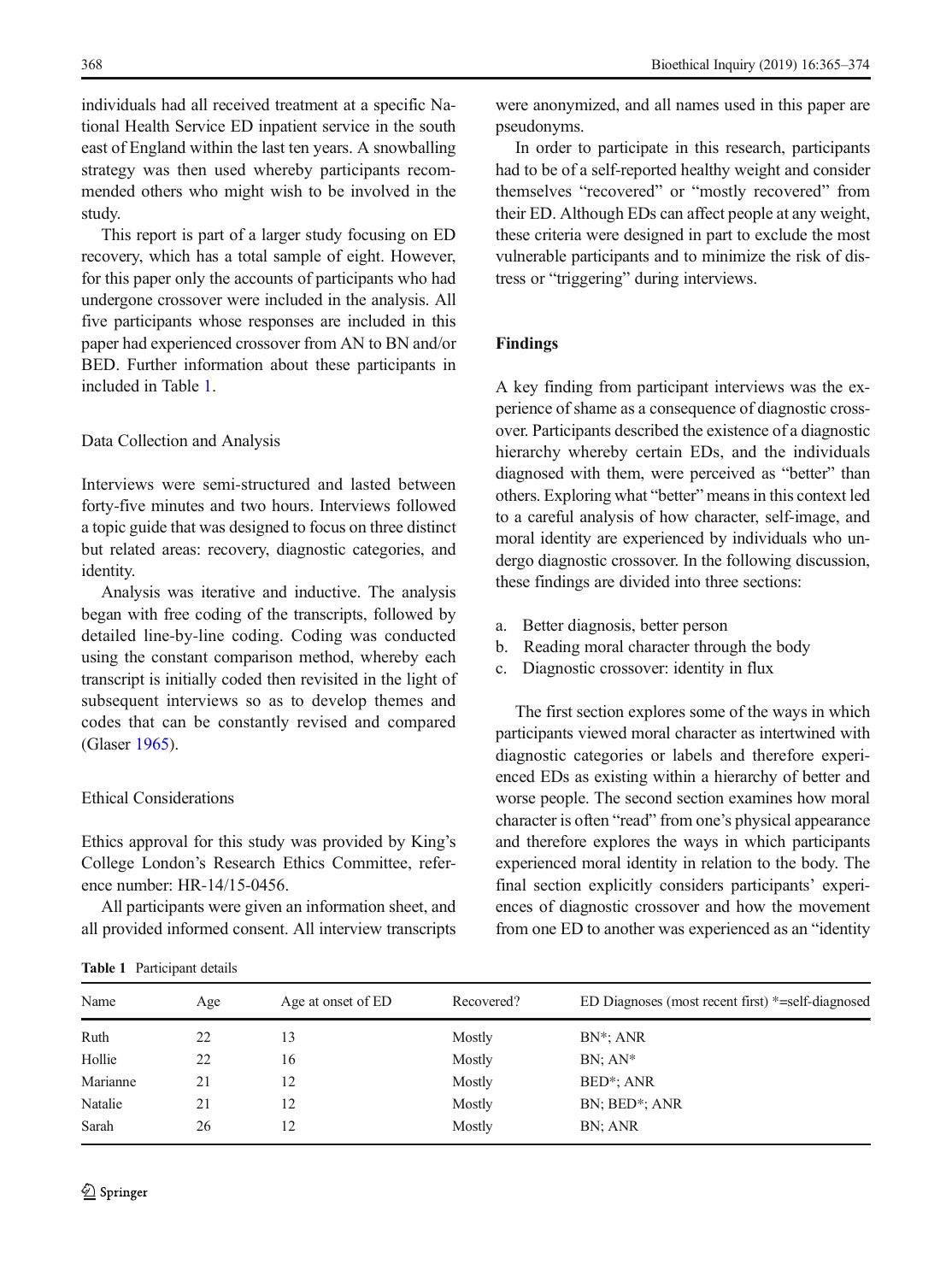crisis" and shameful moral failing. The discussion that follows explores shame in more detail by drawing on relevant philosophical literature.

## Better diagnosis, better person

Anorexia is like the top one, you're an exemplar of resilience and determination and you work hard, you don't indulge, it's incredibly puritanical […] I'm not really sure that I would ever have referred to myself as having anorexia as I didn't feel [pause] I wasn't good enough for that. [Hollie]

Hollie clearly identified AN as the best or even most desirable ED in a diagnostic hierarchy. For Hollie, those diagnosed with AN are "exemplar[s]" of a number of admirable character traits such as resilience and determination. Her description of herself as not "good enough" seemingly denotes both a moral standard and a skill set; she views herself as insufficiently good at restricting her food intake to qualify as "anorexic," and this failure in part stems from the fact that she is not a good enough person and lacks the character traits necessary to successfully "work hard" to resist food.

Similarly, Natalie describes a hierarchy of ED diagnoses, suggesting that individuals with a "better" diagnosis, such as AN, are worth more than those with a "worse" diagnosis, like BN or BED:

There is the perception that AN is this extreme manifestation of will power, [and] will power is a positive quality, and hence you are from the outset imbuing that diagnosis with this strength, and therefore bingeing and bulimia are chaos, that's negative, so from the very start that these labels are tied up with value judgments, […] I attach value to the different labels, like I think I was worth more as a person when I was anorexic than when I'm bulimic, I sort of think of it as a very hierarchical thing. [Natalie]

Whilst all participants identified "better" and "worse" EDs, associating these with better and worse character traits, Hollie explicitly uses moral language to suggest that the diagnostic hierarchy is grounded in judgments about moral character and virtue.

I thought there was something morally good about restricting. I thought it was piggish and disgusting that someone could eat lots like chocolate and not have control over their impulses. [...] I can remember turning round to my family who are über-Catholic, and they're also greedy, and I said with so much venom, "greed is also a sin, you think you're a good Catholic but you're not because you are greedy and that's something I will not be." [Hollie]

Hollie suggests that uncontrolled overeating is morally bad rather than just unhealthy, and therefore by restricting she guards against the moral stain of "greediness." Indeed, she views herself as morally superior because of her ability to restrict her food intake and implies that she is an overall better kind of person than her family members who cannot always control their impulse for chocolate.

Importantly, participants suggested that the character traits associated with various diagnostic labels were not exercised only in relation to eating or weight control but extended into other areas of their lives, particularly their academic work.

If you have an ED that's mainly about restricting, then it's about perfectionism, so that's normal here [at university], because we are all perfectionists, we like having good grades and working hard, whereas bingeing and purging doesn't fit that because it's a failure as opposed to something you're proud of [...], so now, yeah, it's more a feeling of shame, like I'm not good enough to belong here. [Sarah] I associated my thinness with success because when I was doing my GCSEs and I did really well, I was very thin […]. Anorexia requires this extreme resilience and determination and, well, it's an ideal that is actually hammered home in school, you're told to be diligent, and in work, the people who work the hardest do the best. [Hollie]

Sarah suggests that it is "normal" for university students to display traits like "perfectionism" which are associated with AN. Indeed, Hollie explains that such diligence is taught in schools as a way of encouraging academic success. In contrast, the BN identity entails character traits that make Sarah feel she doesn't "belong" in a university environment, because she isn't "good enough." Here, the word "good" seemingly indicates both an academic and a moral standard to be met.

### Reading Moral Character Through the Body

Central to the diagnostic hierarchy is the differentiation between EDs that involve low body weight—AN and its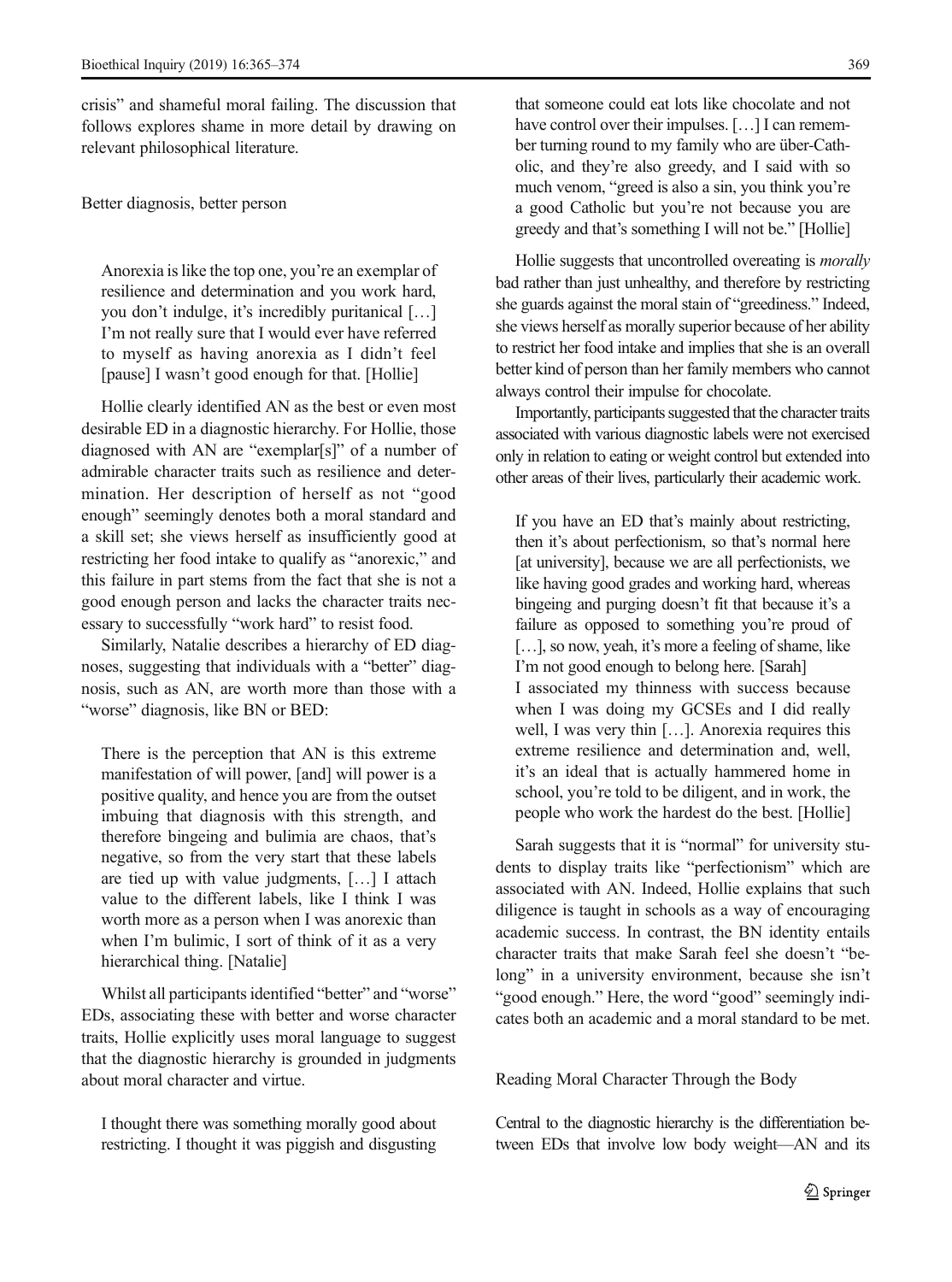subtypes—and those that do not. Participants often described BN and BED as more shameful in part due to the physically larger body associated with this diagnosis, and expressed concern about the ways that others would form judgments about their character from their physical appearance.

Anorexia—they're the sad skinny girls, but internally they're … well you feel really quite strong, you're able to despite everything, despite people shouting and crying, you continue to do this one thing. Bulimics are less in trouble and that's the sad thing because if you have an ED that makes you thin, oh tragedy but oh interest. But if you have an ED that makes you fat, then you're no different to the fifty-year-old women who use Weight Watchers and can't do anything about their proclivity for cheese. You know? It's just conflated with general laziness or being unaware or not caring. [Marianne]

Marianne focuses on the physical body in order to clearly differentiate between the "skinny girls" with AN and "eating disorders which make you fat." Because the bulimic body is often physically unremarkable, Marianne describes BN as being in some ways indistinguishable from "normal" overeating. This image is presented as mundane, in contrast to Marianne's portrayal of AN as interesting and tragic. By blurring the boundary between "eating disorders which make you fat" and "normal" overeating, Marianne, like Hollie, emphasizes the idea that BN is associated with a shameful flawed character. She suggests that any weight gain resulting from this disorder is seen to be the result of "general laziness" rather than pathology.

For Marianne, the character traits associated with AN are not only more admirable but also more unique and special. She implies that many people are overweight, and as such unawareness or laziness is not only morally bad but also commonplace and unremarkable. Yet the extreme willpower associated with AN is seen to mark the anorexic person out as special, and the physically emaciated body much more notable than the large body in a society where so many people are overweight.

For Ruth, weight gain as a result of transition to BN was experienced as shameful because she feared that other people would wrongly attribute negative character traits to her on the basis of her physical appearance.

It was becoming fat that felt so alien. […] in my head I'm a thin, small person. I'm organised, I'm controlling, I'm pretty neurotic actually [laughs] but I'm really, really aware of what I eat, you know? But I see this fat, lazy person in the mirror, and it is really shocking because like people will think I just don't care, but I do, it's like my body doesn't reflect what's going on in my head, and I'm so ashamed when I think about how, how others see me, what they think. [Ruth]

The misalignment of lived and biological body in AN is well documented; physically the body is light and emaciated, yet the person often experiences their body as cumbersome and fat (Keizer et al. [2013](#page-8-0)). As a result, the individual feels alienated from the body and seeks to control it—and through the body, to control her identity—by starvation (Svenaeus [2013\)](#page-9-0). However, Ruth is describing is something different; diagnostic crossover from AN to BN entails weight gain, and she feels as though her now physically larger body misrepresents her character or personality. Ruth holds onto the character traits that she associates with AN and which she values—good organisation skills, being "controlling"—and a heightened awareness around what she eats. But she worries that those who see her physically larger body will infer that she overeats and will assume that she is "lazy" and doesn't "care." Thus, although Ruth discusses the physical symptoms of BN, she is centrally concerned with the kinds of personality traits that she feels symptoms such as weight gain represent or imply.

## Diagnostic Crossover: Identity in Flux

The above has described participants' accounts of a diagnostic hierarchy, rooted in the close association of ED diagnosis and moral character. Consequently, movement between diagnostic categories was experienced by participants as an "identity crisis" since they no longer knew how to understand their own moral character.

I think the transition to binge eating was terrifying [...] because of the extent to which I felt like I didn't recognise myself; it was like, "I don't know what I'm doing"; I felt like I became a different person. [Natalie]

And I was so ashamed of what I'd become. Being anorexic was always a badge of honour when I was young, whereas being bulimic is a source of total shame and humiliation, especially after having been anorexic. I didn't know you could be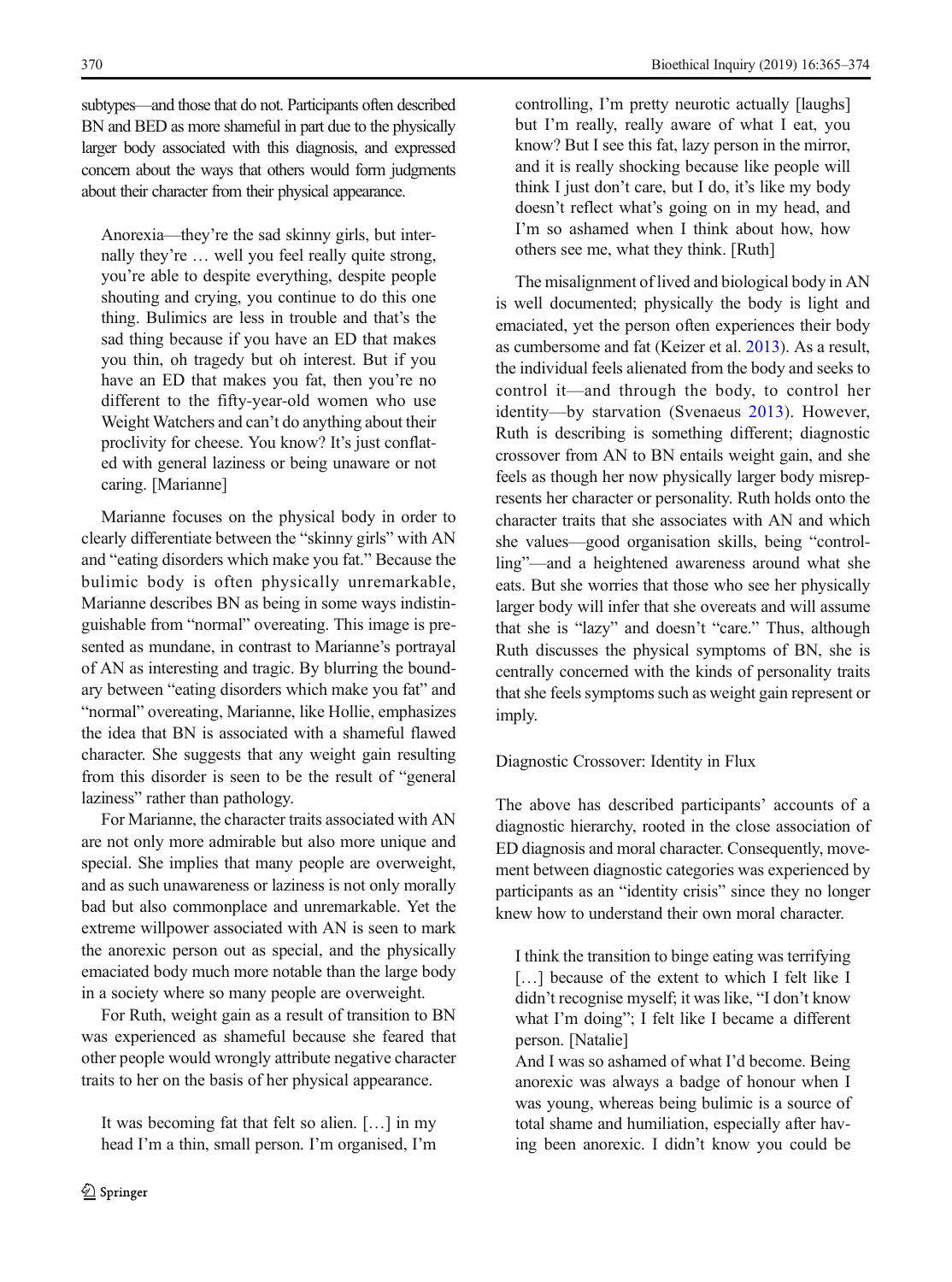bulimic after anorexia, and I didn't know what I had was bulimia, so I felt like I was the only person in the world this had happened to, like the worst anorexic ever. I didn't know what to call myself. Just a fat girl with no will power. [Ruth]

These accounts clearly describe the sense of not recognizing oneself or one's own behaviour. Ruth depicts BN in terms of its contrast with AN, simultaneously clinging to the AN identity —"the worst anorexic ever"—whilst accepting that this prior identity no longer fits her behaviours and appearance.

Similarly, Marianne discusses diagnostic crossover from the perspective of her former "anorexic" self:

… it's weird to imagine your twelve or thirteenyear-old self allowing [diagnostic crossover] to happen. She'd be horrified. Absolutely. [...] Who I was back then, would, would be horrified, and there was so much pride attached to the strength of that […] it still makes me feel quite ashamed, I think. [Marianne]

Marianne talks of her past self as a different person— "who I was back then"—and imagines the censure of the previous disciplined self. BN is shameful not just because of the bad character traits associated with it, but because it denotes a "fall from grace" whereby one loses the exemplary characteristics embodied by one's former self.

Sarah powerfully describes this same experience:

Every moment that you're not eating when someone else is, you're taking pride from that moment. Even if everything else is going wrong, you still get to be the skinny one, it's a safety plan for your self-esteem, constant accomplishment […] But then bingeing and purging, there isn't a positive to it […] and you have to be alone, I think mainly the having to be alone part. You can't really confide to anyone about it, or if you do you really have to risk that they will look at you and think you throw up and that's disgusting. It's a lack of understanding. I think a lot of people understand where anorexia comes from, it's just an extreme diet, whereas this [BN] isn't, it's a lack of selfcontrol. But it's not like just saying, "Oh well stop, just have more self-control," that doesn't work, you've told yourself that many times. […] I was just very ashamed of putting on weight, ashamed of eating food, and also quite lonely. So, yeah, it was a bit miserable, and it just transformed completely from anorexia to bulimia. [Sarah]

Sarah describes the shame that accompanies "transformation" from AN to BN, and the overwhelming feelings of loss; loss of the self-control that used to be a source of pride and self-worth and the loss of friends that comes with increasing shame and isolation. Whilst restricting food can be done in the company of others, bingeing and purging must be done alone and in secret and then cannot be discussed for fear of judgment.

The accounts of participants presented here poignantly illustrate the impact of diagnostic crossover on moral identity. Since the character traits associated with AN are so closely tied to an individual's sense of self-worth, diagnostic crossover results both in self-loathing and a certainty that others will also view one as worthy only of contempt and disgust. This leads to intense feelings of shame.

# **Discussion**

## Shame as a Moral Emotion

For participants in this study, diagnostic crossover was a shameful experience. Although they described shameful behaviours and bodily shame, they often also spoke of the shameful character traits that they felt caused and were revealed through their body size or behaviour. Participants associated AN with virtues such as selfcontrol, strength, diligence, resilience, perfectionism, and hard work, whereas BN and BED were associated with morally bad character traits (or vices) such as laziness, greed, weakness of will, and lack of self-discipline. Therefore, crossover from AN to BN or BED was experienced as moral failing.

There is a significant philosophical literature on shame (Williams [1993;](#page-9-0) Nussbaum [2004\)](#page-9-0) including insightful discussion of the phenomenology of shame (Zahavi [2012](#page-9-0); Fuchs [2002\)](#page-8-0). It is generally held that shame is a moral emotion; at its simplest, moral emotions are those emotions that make fundamental contributions to human morality (Prinz [2009\)](#page-9-0). In this context, shame is often described in terms of its differences from guilt; whilst guilt arises in response to immoral actions and their consequences—such as the act of stealing from a friend—shame is centrally concerned with faults in one's character(Teroni and Brunn [2011](#page-9-0)). Consequently, whilst individuals often respond to guilt through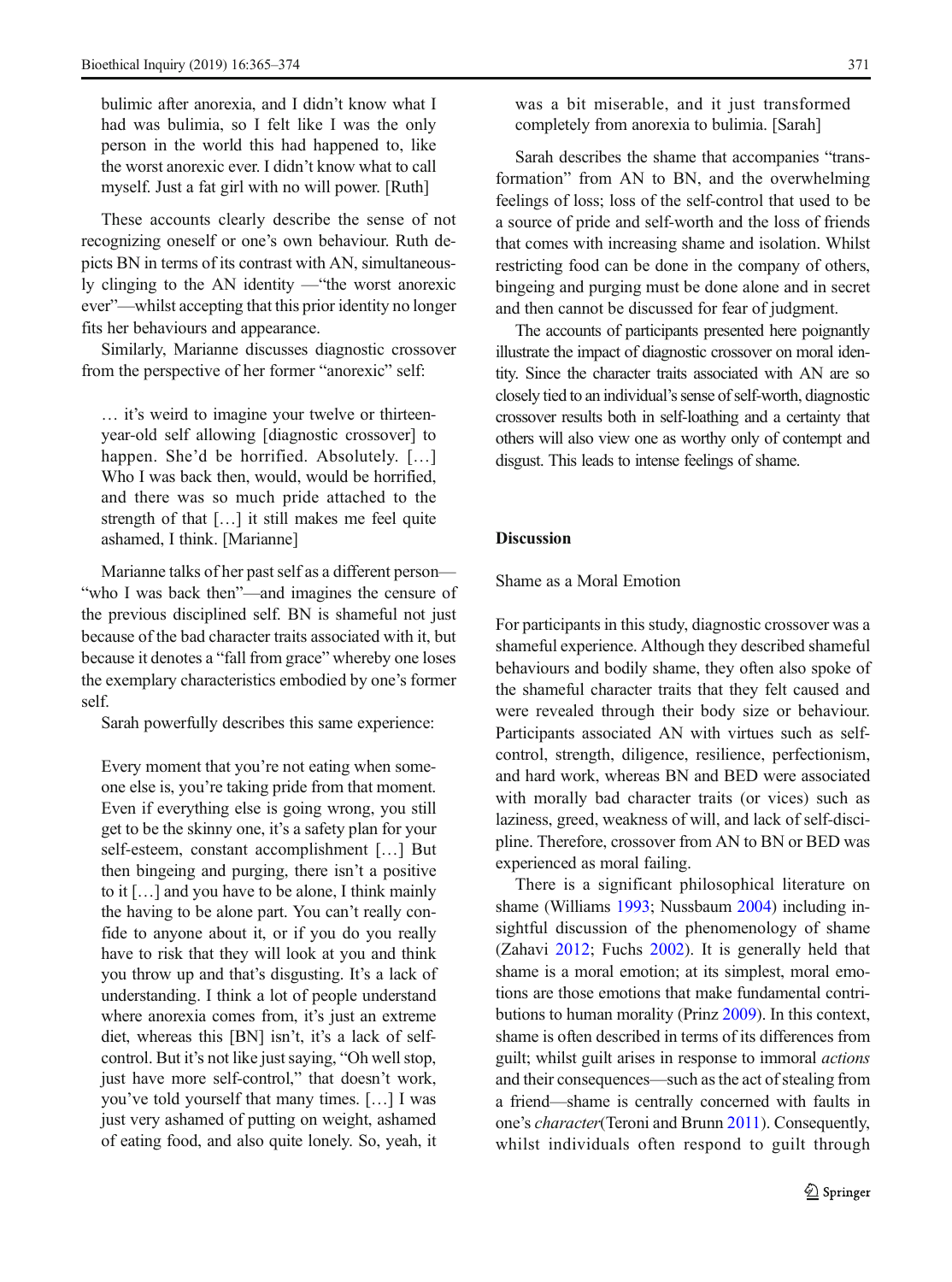desiring to make amends or confess, feelings of shame are more likely to elicit a desire to conceal and isolate oneself.

This is not to suggest that shame should be viewed only as a disposition, removed entirely from social context. Social-interaction always risks shame, and as such, individuals often work hard to manage their social identity and avoid the shaming gaze of others (Goffman [1959](#page-8-0)). As Leeming and Boyle [\(2004,](#page-9-0) 383) discuss:

The embedding of emotion in the social world is more obvious for shame than for many emotional experiences, as the real or imagined presence of others seems an important feature when people say they feel ashamed. To feel ashamed has often been seen to imply not just a negative evaluation of oneself, but an awareness of this evaluation as if through the eyes of another.

Thus, whilst shame does not respond to one's actions towards others, it does entail a belief about the judgment of others upon the self. Participants in this study describe how they fear that their bodies will be "read" by observers as indicative of morally bad eating behaviours, which in turn reveal character flaws such as greed or lack of will power. In this sense, the lived-body becomes corporeal as the shamed person imagines herself as an object in the eyes of the other (Fuchs [2002\)](#page-8-0), envisioning the conclusions that will be drawn from this evaluation of her body. Hence, participants in this study imagined the judgment of others upon their bodies and eating practices and responded to this shaming gaze through concealment and isolation.

It is perhaps important to note that whilst participants described the imagined judgment of others, none relayed stories of such judgment ever being explicitly expressed towards them. This could perhaps be understood in terms of what Scambler and Hopkins [\(1990\)](#page-9-0) call "felt stigma". Felt stigma occurs when an individual feels shame as a result of their condition and fears discrimination and enacted stigma, even when such negative social repercussions never actually occur. In this way, participants like Ruth and Sarah experience "external shame" (Gilbert [1998](#page-8-0)) believing that others see one's self as flawed and unattractive, though it is not clear that any such judgement has ever been expressed. Indeed, it is entirely possible that those around the women will see their weight gain as positive and a sign of mental or physical health; their experience of a shameful decline may correlate with what others see as improvement or progress. This observation highlights one way in which the body can be misread; weight gain in the context of diagnostic crossover from AN to BN/ BED—i.e. weight gain caused by binge eating—may be mistaken for recovery, and shame may prevent those experiencing diagnostic crossover from seeking help.

#### Implications for Clinical Practice

The experience of shame in diagnostic crossover has implications for clinical practice. In his discussion of shame and pride, Skårderud [\(2007\)](#page-9-0) notes that shame is a barrier to treatment, since one of the central behavioural expressions of shame is silence. Successful therapy is predicated upon an open and trusting relationship between patient and therapist, yet shame can prevent disclosure and therefore negatively affect subsequent outcome (Swan and Andrews [2003](#page-9-0)). Further, since BN and BED are less often associated with low body weight, it may be difficult to identify individuals who have experienced crossover from AN, and diagnostic crossover may be mistaken for recovery. For these reasons, it is important to find ways in which to challenge the perceived diagnostic hierarchy and so to reduce the shame and stigma associated with disorders such as BN and BED. This would hopefully make it less difficult for individuals who have experienced diagnostic crossover in the direction of AN to BN or BED to seek treatment.

One way in which to do this might be to emphasize the similarities rather than the differences between different ED diagnoses. Fairburn argues that common mechanisms are involved in the persistence of BN, AN, and other EDs, including the influence of clinical perfectionism, core low self-esteem, mood intolerance, and interpersonal difficulties (Fairburn, Cooper, and Shafran [2003](#page-8-0)). Further, AN and BN seem to aggregate in families, possibly suggesting that the two disorders are likely to have common or overlapping etiologic determinants (Strober et al. [2000\)](#page-9-0). This evidence, alongside high rates of diagnostic crossover, has led some to doubt the validity of the diagnostic criteria within DSM-5 (Eddy et al. [2002\)](#page-8-0). Although the present study was small with relatively few participants, the narratives collected here are rich in detail and could perhaps inform future discussion concerning the best way to classify EDs within the DSM. In such discussions, it will be important to consider both the clinical validity and utility of diagnostic categories, but also the ways in which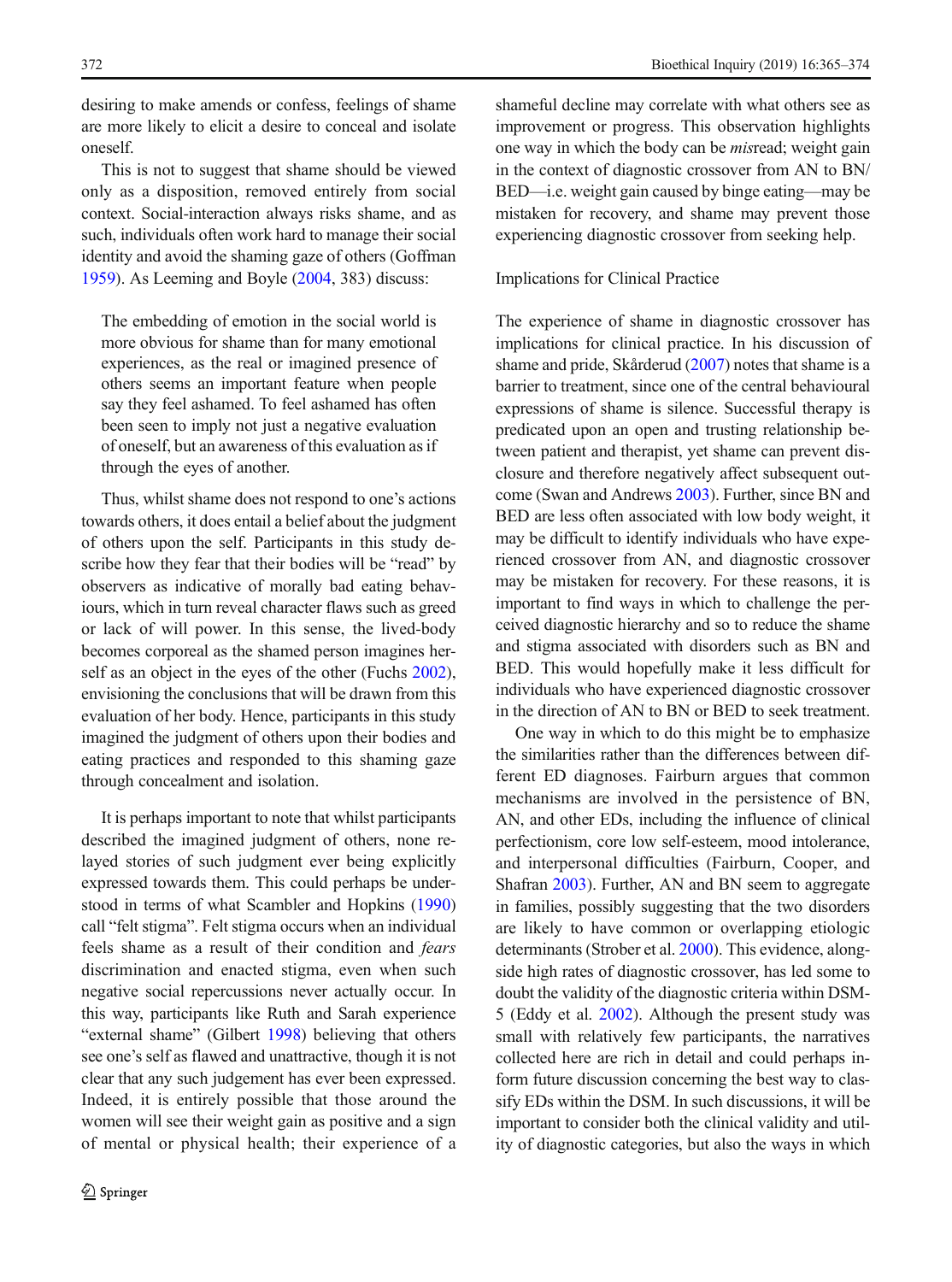<span id="page-8-0"></span>patients interact with and value the labels that are applied to them. Whilst the experiences of patients should not decide the outcome of decisions about the classification of EDs, this paper has shown that patient experiences entail significant normative dimensions that should be heard and fairly considered, even if ultimately outweighed by other morally and clinically relevant factors.

## Avenues for Future Research

It is important to note that these findings do not necessarily apply to patients who have experienced crossover in the other direction, from BED or BN to AN. Movement "up" the diagnostic hierarchy could induce different moral emotions such as pride, and future research is needed to examine the experiences of this group. Furthermore, this was a relatively small study and involved only female participants. This may be important, since many of the moral value judgements discussed by participants are gendered and reflect a specific account of feminine moral virtue. Future work could examine the experiences of men and boys who have experienced diagnostic crossover, in order to fill this important gap in the literature.

## **Conclusions**

In this paper I have discussed the interplay between moral values and diagnostic labels in the context of EDs. For the participants in this study, crossover from AN to BN or BED was experienced as shameful, due to the bad moral character traits that the new diagnosis and behaviours were felt to represent.

Future research should explore ways that medical practitioners can identify patients experiencing shame as a result of diagnostic crossover and develop methods of support and treatment that are sensitive to that shame. A greater awareness of diagnostic crossover more generally would also help to challenge the stigma surrounding it, potentially destabilizing the diagnostic hierarchy and consequently enabling more individuals to seek help.

Acknowledgements The writing of this paper was supported by the Wellcome Trust [104825/Z/14/Z]. I would like to thank Dr Silvia Camporesi, Professor Richard Huxtable, Dr Jonathan Ives, and Dr Kevin Ray for their generous support and guidance in the writing of this paper. I would also like to thank all the participants who gave up their time to be involved in this study.

Open Access This article is distributed under the terms of the Creative Commons Attribution 4.0 International License (http:// creativecommons.org/licenses/by/4.0/), which permits unrestricted use, distribution, and reproduction in any medium, provided you give appropriate credit to the original author(s) and the source, provide a link to the Creative Commons license, and indicate if changes were made.

## References

- American Psychiatric Association. 2013. Diagnostic and statistical manual of mental disorders, 5th ed. Washington, DC: APA.
- Bruch, H. 1973. Eating disorders. New York: Basic Books.
- Burns, M. 2004. Eating like an ox: Femininity and dualistic construction of bulimia and anorexia. Feminism and Psychology 14(2): 269–295.
- Duker, M., and R. Slade. 2003. Anorexia nervosa and bulimia: How to help. Buckingham, Philadelphia: Open University Press.
- Eddy, K.T., D.J. Dorer, D.L. Franko, K. Tahilani, H. Thompson-Brenner, and D.B. Herzog. 2008. Diagnostic crossover in anorexia nervosa and bulimia nervosa: Implications for DSM-V. The American Journal of Psychiatry 165(2): 245– 250.
- Eddy, K.T., P.K. Keel, D.J. Dorer, S.S. Delinsky, D.L. Franko, and D.B. Herzog. 2002. Longitudinal comparison of anorexia nervosa subtypes. The International Journal of Eating Disorders 31(2): 191–201.
- Eli, K. 2018. Distinct and untamed: Articulating bulimic identities. Culture, Medicine and Psychiatry 42(1), 159–179.
- Fairburn, C.G., Z. Cooper, and R. Shafran. 2003. Cognitive behaviour therapy for eating disorders: A "transdiagnostic" theory and treatment. Behaviour Research and Therapy 41(5): 509–528.
- Fuchs, T. 2002. The phenomenology of shame, guilt and the body in body dysmorphic disorder and depression. Journal of Phenomenological Psychology 33(2): 223–243.
- Fulford K.W.M., M. Broome, G. Stanghellini, and T. Thornton. 2005. Looking with both eyes open: Fact and value in psychiatric diagnosis. World Psychiatry 4(2):78–86.
- Gilbert, P. 1998. What is shame? Some core issues and controversies. In Shame: Interpersonal behaviour, psychopathology and culture, edited by P. Gilbert and B. Andrews, 3–38. New York: Oxford University Press.
- Giordano, S. 2005. Anorexia and its Moral Foundations. The International Journal of Children's Rights 13: 149–160.
- Glaser, B.G. 1965. The constant comparison methods of qualitative analysis. Social Problems 12(4): 436–445.
- Goffman, E. 1959. The presentation of self in everyday life. Garden City, New York: Doubleday, Anchor Books.
- Heidegger, M. 1927/2011. Being and time. Translated by J. Macquarrie and E. Robinson. New York: Harper & Row.
- Hope, T., J. Tan, A. Stewart, and R. Fitzpatrick. 2011. Anorexia nervosa and the language of authenticity. The Hastings Center Report 41(6):19–29.
- Keizer A., M.A.M Smeets, H.C. Dijkerman, S.A. Uzunbajakau, A. van Elburg, and A. Postma. 2013. Too fat to fit through the door: First evidence for disturbed body-scaled action in anorexia nervosa during locomotion. PLoS One 8(5): e64602.